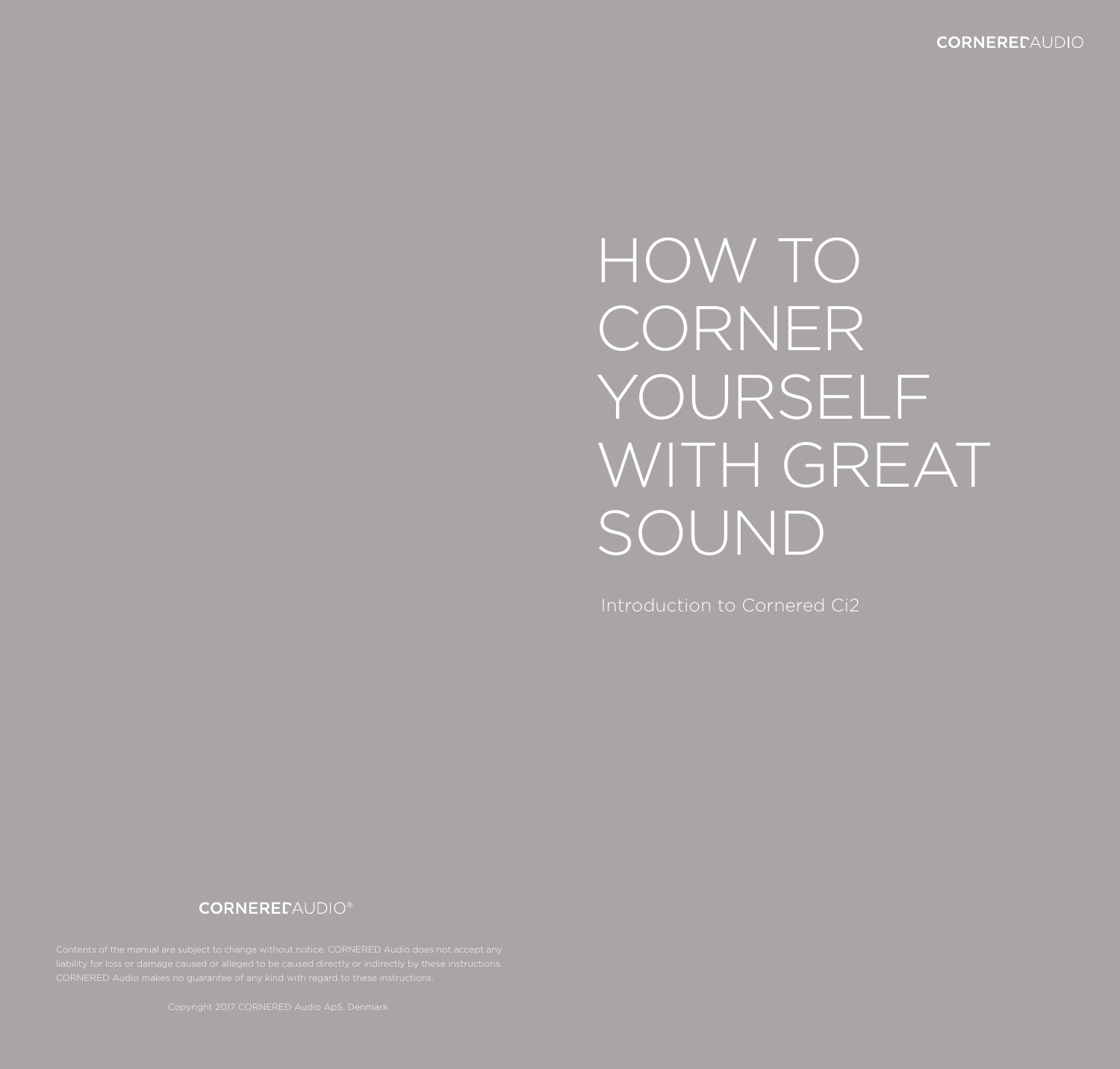### Introduction

Congratulations on your purchase of the CORNERED Ci loudspeaker system. The Ci series is a feature packed range of loudspeakers designed for use in a large variety of applications. Emphasis is placed on discreet modern design, ease of installation, wide and uniform coverage and excellent sound quality without the use of electronic signal processing.



#### Included in the box

Two speakers: Mounting screws Mounting template Manual

The triangular cabinet allows for discreet installation in corners or on walls and ceilings. Cabinets can be coupled together to expand coverage and installation is fast and simple with the integrated mounting points. Please read the manual to ensure best possible performance from your CORNERED loudspeaker.

Please read the manual to ensure best possible performance from your CORNERED loudspeaker.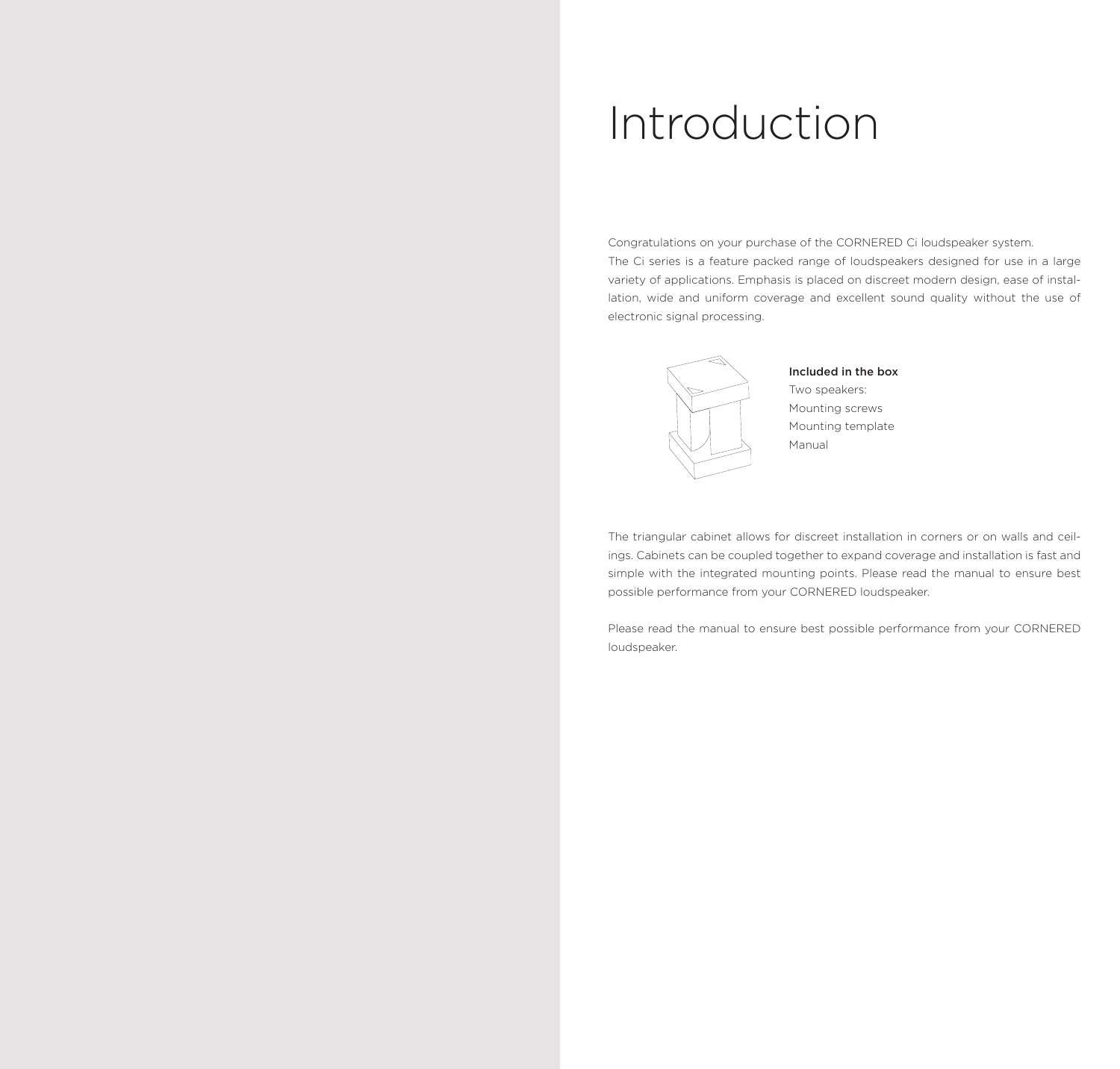# Getting started

### How to connect the cables

The Ci models are fitted with spring loaded terminals on the front baffle. Contacts will accept up to 2,0 sq. mm wire with an outside diameter of up to 10mm.

\* Note: It is important that you run the speaker cables through the port BEFORE installing your new CORNERED speakers! The speakers are equipped with discreet cable terminals placed on the front baffle behind the front cover – and it is not possible to run the cables to the terminals once the speakers have been installed.



 $\overline{\eta}$  Remove the front cover to access the cable terminal: Push the cover from the side of the cabinet to squeeze it out of the grove.

2 Make sure the amplifier is turned off.





3 Run the speaker cable through the tube positioned at the rear of the cabinet to the terminal at the front baffle.

\* Note that it is easier to install the speaker first and mount the cable to the terminal after the speaker is mounted to the wall.

Connect the cable to the terminal after 4 the speaker is mounted to the wall.

### Installation

The Ci series can be mounted either in corners or on walls and ceilings with the integrated mounting points. They can also be coupled together to extend coverage. The Ci2 is very light, but please make sure that the wall or ceiling is solid and can support the weight of the speaker before installing. Also, make sure that you comply with all local health and safety regulations. The low weight allow the products to be installed easily by one person.

#### Vertical or horizontal installation in corners

If you prefer to mount the speaker in a corner, you should:



(1) Remove the front cover and you'll see the mounting holes on the front of the cabinet.

- 2 Place the mounting template in desired position and mark drilling positions by shading through the two mounting holes
	- Drill holes in the wall using 4mm raw plugs and the enclosed 3,5 mm flat head screws.
	- Reposition the speakers in desired position and mount the screws.

Mounting in corners that are not exactly 90 degrees:

- If the corner is less than 90 degrees, simply place the speaker cabinet as deep in the corner as possible and use all mounting points. This will leave a little space behind the cabinet and the walls, but the speakers will still appear with a nice finish in the corner.
- If the corner is more than 90 degrees, we recommend mounting only one of the sides of the speaker cabinet onto the wall – and leave some air behind the other side of the cabinet. This will not be visible from the front, and the speakers will still present themselves with a nice finish.



When you have installed the speaker to the wall or ceiling, then connect the speaker cable to the terminal and reinstall the front cover.

Connect the red (+) speaker cable to the red cable terminal and the black (-) speaker cable to the black speaker terminal.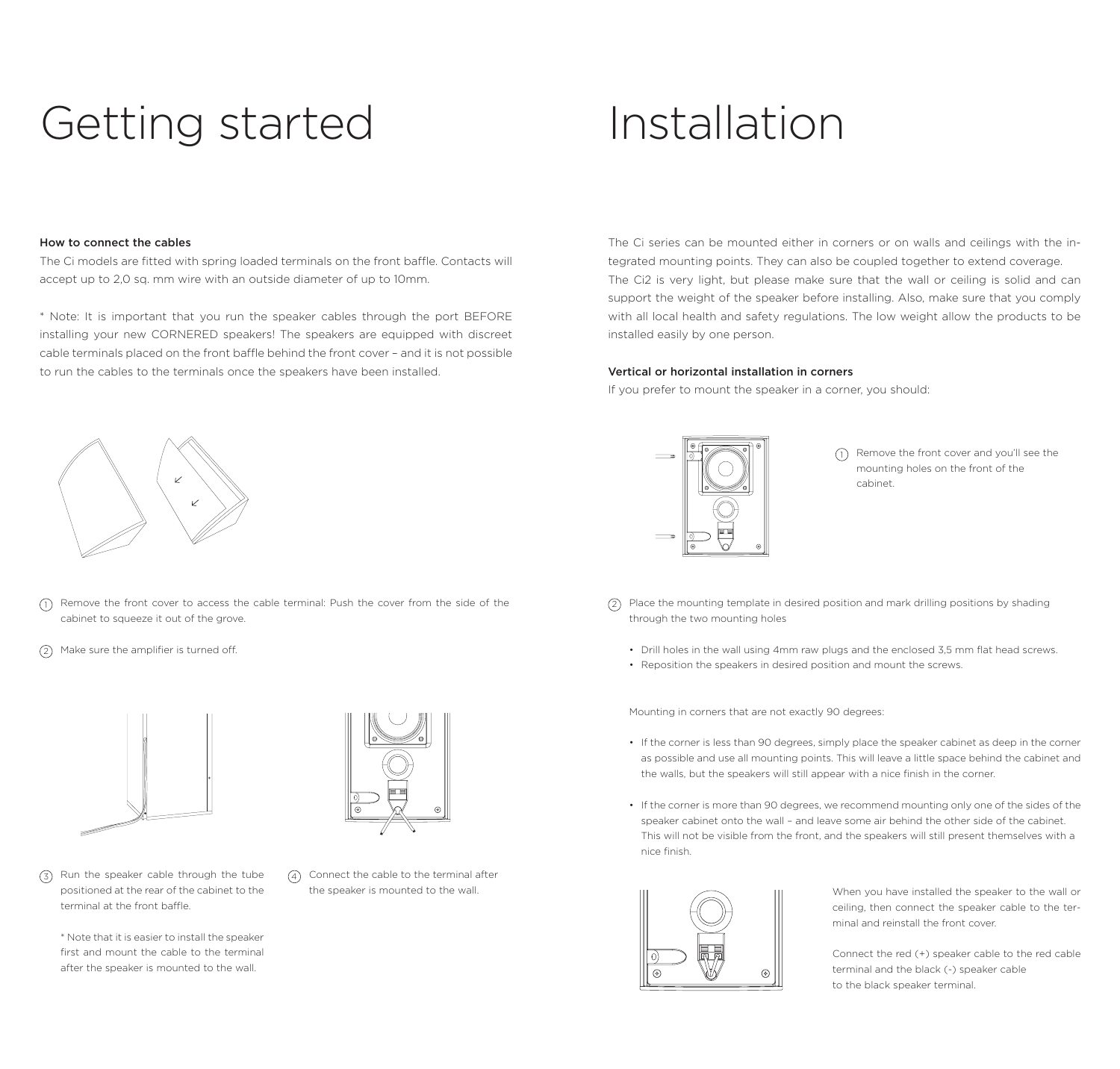### Mounting the cabinets together

#### CORNERED speakers are designed with emphasis on uniform and wide controlled dispersion. The acoustic design allows the speakers to be coupled together to expand coverage:

- One Ci cabinet offers 100x100 degree dispersion.
- Two Ci cabinets can be coupled together back to back and then mounted flush onto walls and ceilings while offering 200 degrees of coverage with minimum phase cancellation.

If you wish to mount the speakers together, simply mount the speakers back to back on wall or ceiling using the integrated mounting points as shown below:



Two Ci2's mounted back to back.

Cables

Speaker cables present the amplifier with different loads. Cables with high capacitance, high inductance and high impedance have a strong negative influence on sound quality as well as amplifier reliability. In order to get the most out of the speaker system, avoid using thin speaker cables.

We recommend the CORNERED CSP2 speaker cable designed to fit in corners or flush on walls.

The thickness of the cable relates to the length of the cable. For very long cable runs, 4 sq mm. cables should be used. When running the cable through the tube, simply remove the outer isolation material from the cable and run the separate wires to the speaker terminals.

To minimize power loss and response variations, please refer to the following table for guidance, showing the maximum recommended cable length relative to impedance and cable thickness:

| Cable size/load | 8 ohm      | 4 ohm      | $2$ ohm.   |  |
|-----------------|------------|------------|------------|--|
| 2 sq mm.        | 20m/65ft.  | 10m/32ft.  | 5m/16ft.   |  |
| 2,5 sq mm.      | 30m/100ft. | 15m/50ft.  | 7,5m/25ft. |  |
| 4 sq mm.        | 60m/200ft. | 30m/100ft. | 15m/50ft.  |  |

#### Outdoor mounting

The Ci series is IP64 rated, so they can be placed outside. If installed outdoors, the insulation of the cabling should be resistant to water as well as the effects of temperature and ultraviolet radiation from the sun. Recommended insulations are: UV stabilized polyethylene, neoprene, Teflon™, Silicon™, and Hypalon™. The following materials are not recommended, because of potentially shorter life expectancy in outdoor environments: rubber, PVC (polyvinylchloride), polypropylene, polyurethane, and nylon. UV-stabilized polypropylene may be acceptable.

#### Safety wire

In installation terms, the CORNERED top-boxes are as much brackets as they are speakers, because they mount flush to the walls and ceilings, so no safety wire is needed (just like on traditional speaker installations, you don't use a safety wire from a bracket to the wall).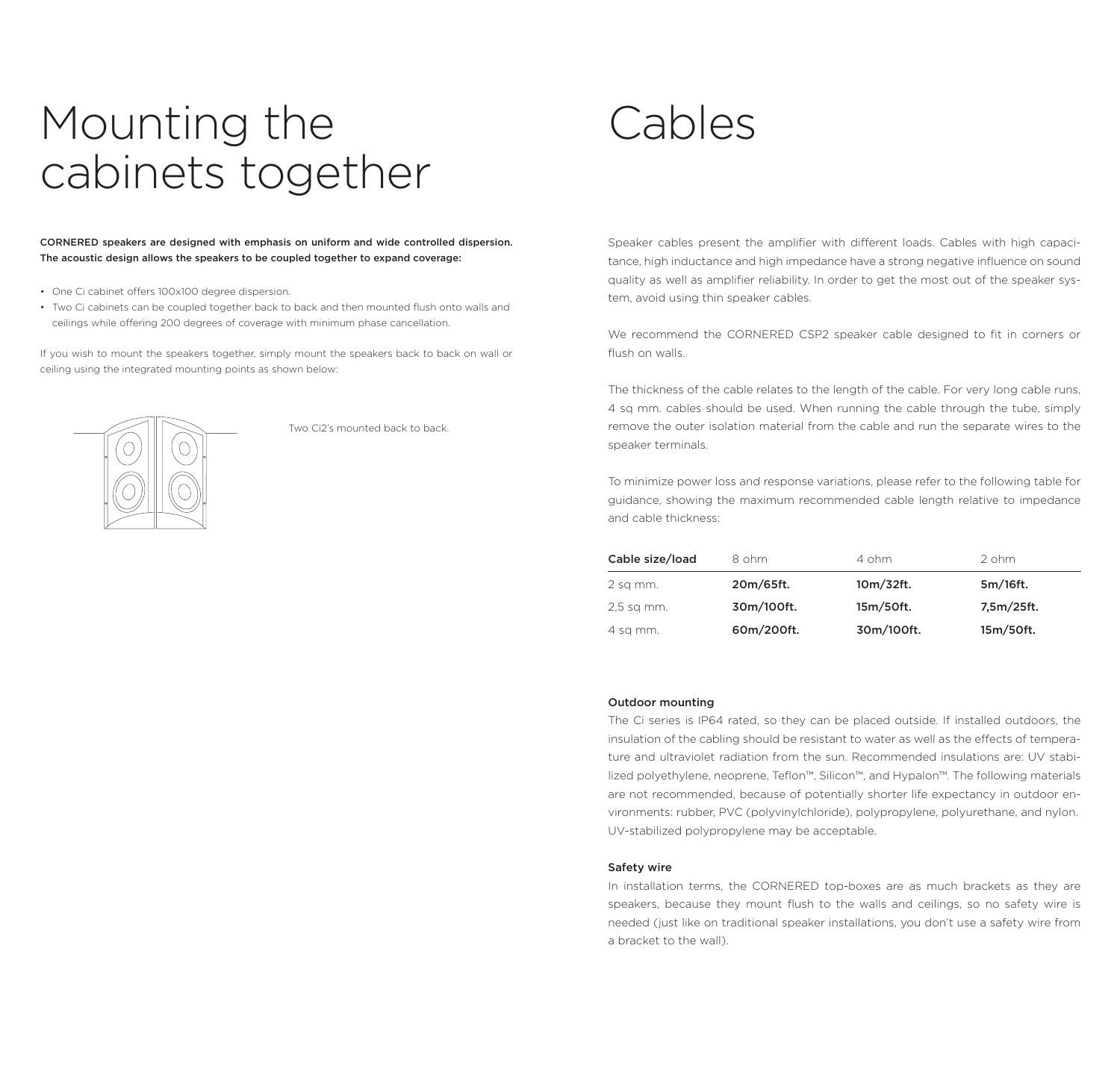# Operation

# Specifications

### Recommended amplifier

CORNERED speakers have high minimum impedance, making them an easy load for amplifiers. Typical pro amplifiers will run three speakers per channel without problems. We recommend amplifiers with a minimum output on level with the highest recommended amplifier output in the specifications.

As with all loudspeaker systems, power handling depends on the quality and size of the amplifier. If overdriving the amplifier and running it into clipping, the drive units can be damaged even if the amplifier output is lower than the power handling of the speaker.

When choosing an amplifier, note that generally a higher power amplifier running free of distortion will sound better and do less damage to the loudspeaker than a lower power amplifier continually clipping. See technical specifications section for recommended amplifier power.

#### Break-in time

As with all quality loudspeakers, your Ci2 has to play for app. 30 hours before performing to specification.

#### Service

Woofers can be easily replaced by unscrewing them from the baffle using a Hexagon H3 bit. The tweeter is clicked into the horn section of the baffle from the rear of the baffle. To access the tweeter, remove the baffle by unscrewing the four Philips screws.



Turn the tweeter counter-clockwise to remove it from the baffle. Reinstall the new tweeter by pressing it towards the horn section of the baffle and turn it clock wise until you hear a "click".

### Ci2

Power handling, IEC268: 30 watt Power handling, peak: 120 watt Sensitivity, 2,83V/1m: 84 dB Maximum SPL, long term: 99 dB Maximum SPL, peak: 105 dB Frequency response: 140-20.000 Hz Nominal impedance: 8 ohm Dispersion: 100x100 degrees Measurements: (HxWxD) 181x135x102mm Weight: 0,75 kg Colour: Black – White

### $C<sub>i</sub>4$

Power handling, IEC268: 60 watt Power handling, peak: 240 watt Sensitivity, 2,83V/1m: 86 dB Maximum SPL, long term: 104 dB Maximum SPL, peak: 110 dB Frequency response: 60-20.000 Hz Nominal impedance: 8 ohm Dispersion: 100x100 degree Measurements: (HxWxD) 400x190x145mm Weight: 2,4 kg (Ci4 – 2,35 kg) Colour: Black – White

Ci4-V high impedance data: Selectable taps at 7,5W or 15W @ 100V or 3.75W, 7,5W or 15W @ 70V

### Ci5

Power handling: IEC268: 80 watt Power handling: Peak: 320 watt Sensitivity: 2,83V/1m: 88 dB Maximum SPL: Long term: 107 dB Maximum SPL: Peak: 113 dB Frequency response: 55-20.000 Hz Nominal impedance: 8 ohm Dispersion: 100x100 degree Measurements: (HxWxD) 450x209x150mm Weight: 3,6 kg (Ci5 – 3,55 kg)

Ci5-V high impedance data: Selectable taps at 7,5W, 15W or 30W @ 100V or 70V